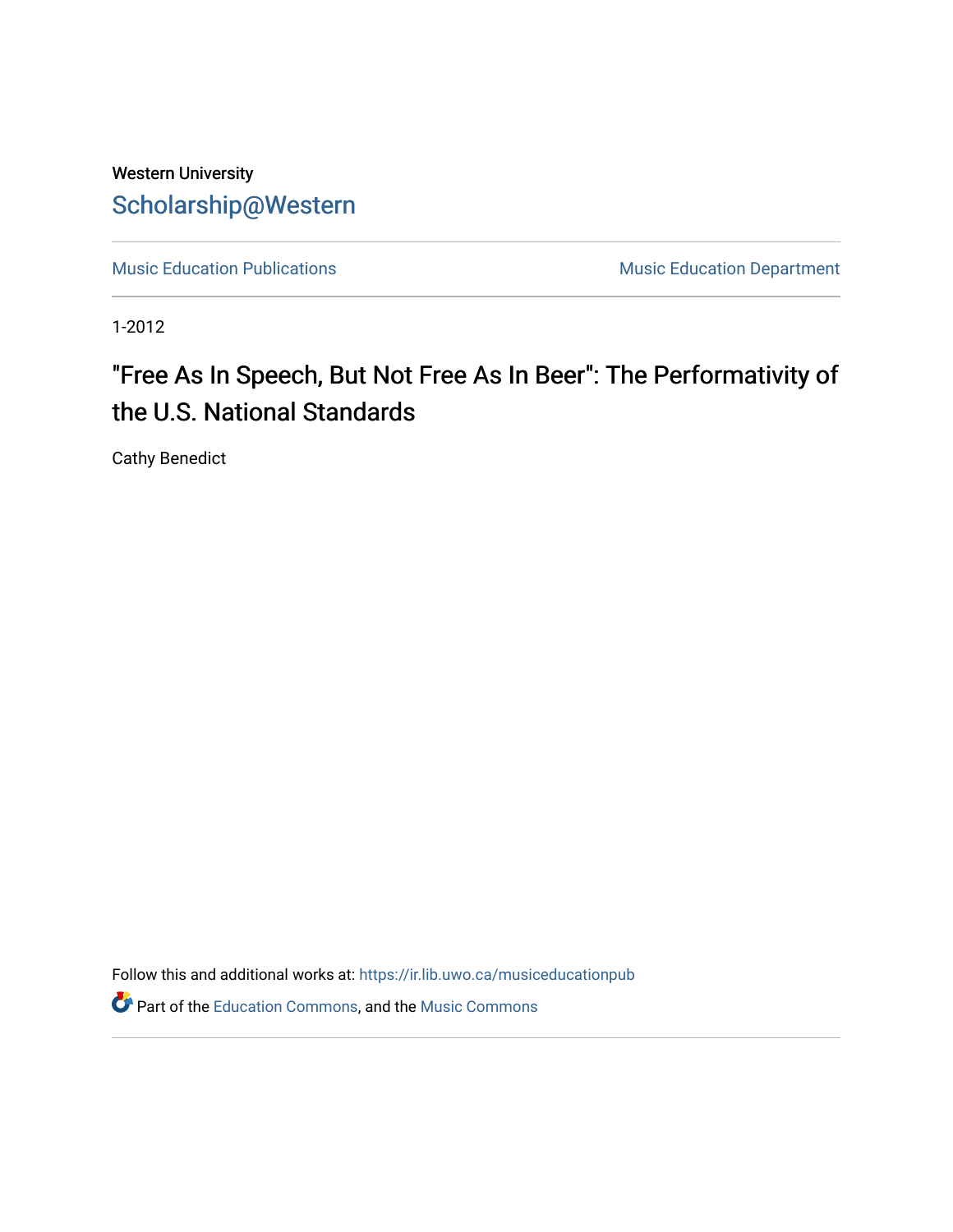# **"Free As In Speech, But Not Free As In Beer": The Performativity of the U.S. National Standards**<sup>1</sup>

Benedict, C. (Fall 2011). "Free as in Speech, But Not Free As in Beer": The Performativity of the U.S. National Standards. *Studies in Music from the University of Western Ontario*.

#### *Abstract*

This article considers the U.S. National Standards for Music Education through the lenses of Austin, Searle, Butler and Foucault in order to examine the single point of control and sovereignty of governing organizations and to situate the U.S. National Standards as speech acts; that is, written performatives that essentially describe and enact particular sets of responses. I extend those ways performativity has normally been considered and suggest that the standards not only function as speech acts but as an icon whose continual referencing creates on-going acts that constitute a process in which what they suggest and their enactment are united. In other words, I am considering how the standards at once function recursively and both signify and reproduce what music education is.

*You take the blue pill, the story ends, you wake up in your bed, and believe whatever you want to believe. You take the red pill, you stay in Wonderland, and I show you just how deep the rabbit hole goes.* (Morpheus to Neo in *The Matrix*)

The matrix, as it has entered our understanding as a movie, presents an alternative reality that is so pervasive that it is impossible to distinguish 'real' from 'artificial'. The blue pill, to which Morpheus alludes, offers bliss, ignorance. The red pill, on the other hand, shatters the illusion for those who show a predilection toward seeing the world for what it is. With the exception of the "ubermensch" Neo, this pretty much rules out anybody over the age of 18.

When Morpheus speaks of the rabbit hole he is, of course, referencing Alice in Wonderland. Alice, the 20th century's great pragmatist, wanders through the looking glass into an alternate reality, and confronts one absurd situation after another. Alice meets these moments head on, both fueling and challenging the absurdity of the situation, but eventually resurfacing, more self-aware as she sits at the piano to perform.<sup>2</sup>

In the open source community of computer software and code, Stallman unfalteringly articulates the difference between free or libre, and what he calls user-subjugating software. For him reality is the ethical commitment to a constant and relentless embracing of the first amendment right of speech. For others, the language of code as open suggests that, yes indeed, code should be accessible, but speaking continually of responsibility and freedom tends to get in the way of practical outcomes. To Stallman and others this is a slippery slope that opens the door

Benedict, C. (Fall 2011). *Studies in Music from the University of Western Ontario*. 21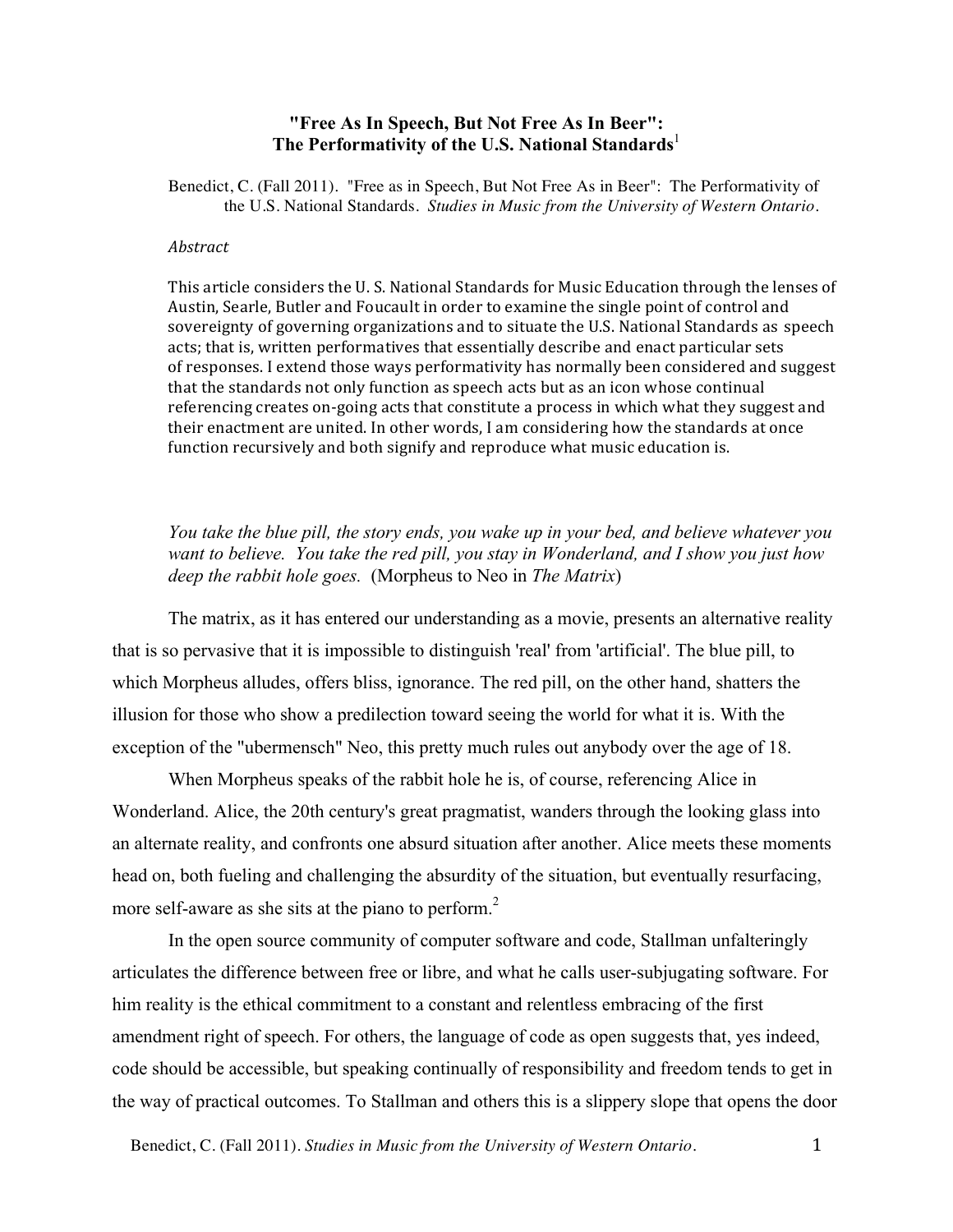for proprietary software, or code whose distribution and modification is prohibited. And for Stallman, this is not only inexcusable but unethical.

All three examples present scenarios in which a systematic misrepresentation of one's relationship to the world constructs a false consciousness. For Morpheus and Alice, misrepresentation presents itself through literary devices; we know these aren't 'real' alternative worlds into which they have fallen. We find joy in the way language is used as the Mock Turtle exclaims: "Well, I never heard it before, but it sounds uncommon nonsense." We nod in agreement as Morpheus says to Neo, "You have to understand, most of these people are not ready to be unplugged. And many of them are so inured, so hopelessly dependent on the system, that they will fight to protect it."<sup>3</sup> Immersed in these moments we sit at a distance, full of pride even. With the 'Amen sister' of a gospel chorus, we know what's what. No blue pill for us.

 Stallman's world, however, a world we may perhaps recognize as one in which solitary humans (mostly men) sit in front of computers writing sequences of numbers and words that somehow make computers work, is more complicated. Not as obvious to us are those ways decisions come to be made that dictate the way language is used and who has ownership of that language. Not so obvious this fine line between freedom and responsibility and the ease of practical, convenience, and perhaps proprietary ownership and control. Not so obvious is language and actions that keeps "users divided and helpless and gives developers power over the users" (Stallman, 1985).

For Stallman, "sharing and cooperation," the corner stone of what he calls global "social solidarity," is dependent upon our willingness to 'run' code in such a way that there are no restrictions on how one can use, change or redistribute it. Consequently, while they share many similarities and goals, the difference between the open source community and the free software community comes down to the idea of libre and proprietary practices. There is, on one hand, a sense of openness in the code, but choosing to use the word 'open', rather than 'free', allows issues of freedom, and ethics, and responsibilities and convenience" to be covered over. The software may be open in the sense that the code has been made available, but buried within are restrictions that prevent change, modification and redistribution. Code, in these instances, is no longer a continual entry point with guidelines that are meant to be blurred. Code, in these instances, is purposeful and systematic misrepresentation.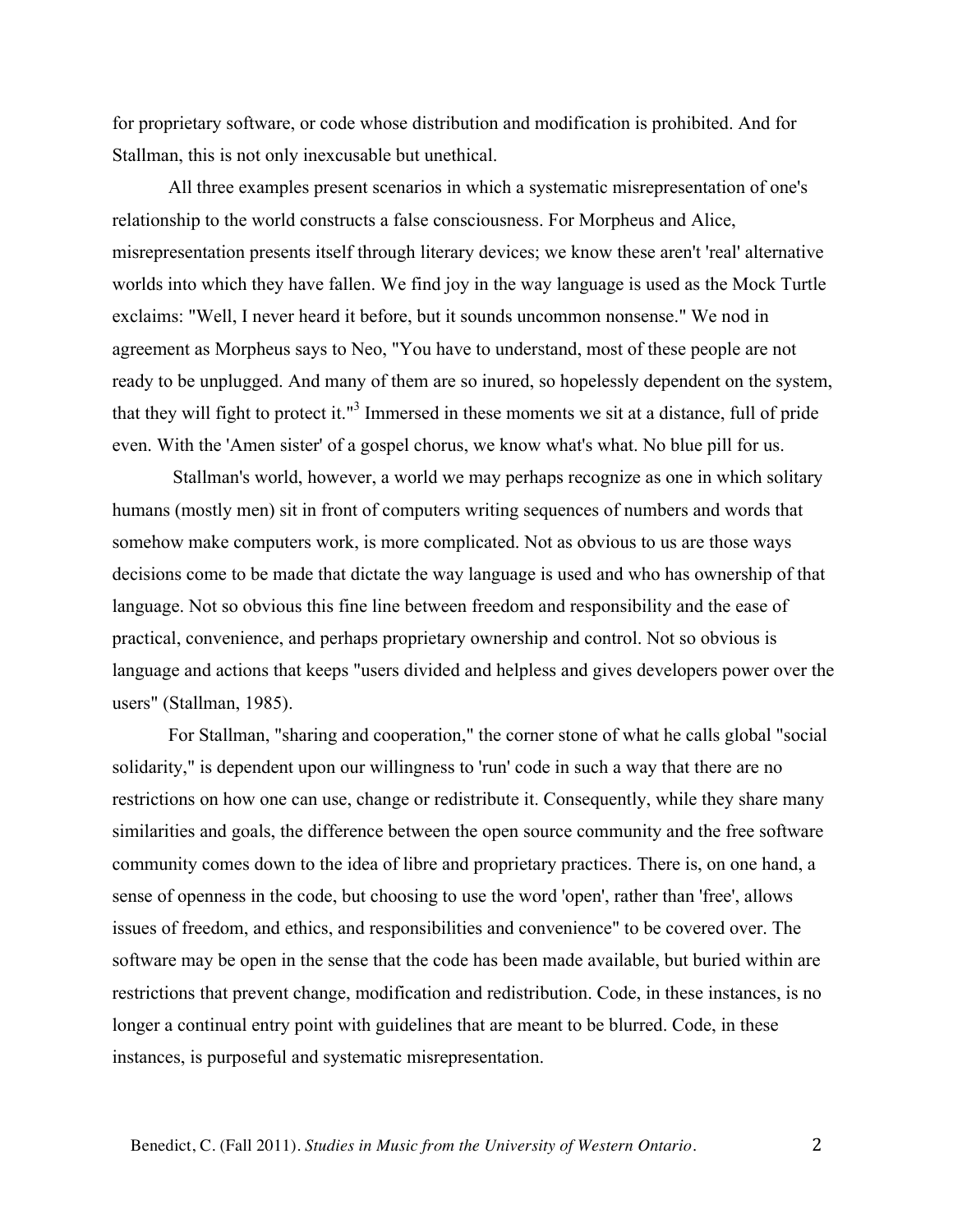The U.S. National Music Standards were presented as guidelines, or open, as it were, with the intent that no matter what the program or context all music programs would have similar standards and goals. Theoretically, this makes the standards more powerful, in that the intent was such that the standards would be applicable in multiple contexts and serve multiples users. But Stallman (1985) suggests that code and software "can only be said to serve its users if it respects their freedom". What if code is designed to put chains on its users? What if the code covers and holds something in place? What would it mean to think of standards as code?

#### *Wishing Will Make it So*

The first line of a song I often heard during my youth was, "Wishing will make it so." Well, I suspect that the educators who created today's content standards must have been humming or whistling that tune when they did so. (Popham, Dec., 2000, p. 30)

In varying degrees and levels of commitment and contemplation, I have been thinking about the U.S. National Standards since the late 90's. My first encounter came during my doctoral studies in curriculum and teaching. As I considered the discipline standards in Language Arts, Mathematics, Science and History multiple difference were made immediate. Never mind a content analysis between the documents, or a discursive analysis of the epistemology embedded in the documents; obvious differences, such as a superficial appraisal of how thick each sets of documents were in comparison to the music standards were much more immediate and produced a feeling quite akin to what Reimer (2003) has called "an uncomfortable amount of defensiveness, [and] self-doubt" (p. 2). What wasn't as obvious was how this state of affairs came to be. But at least we had something, and something is better than nothing, right?

Surrounding the crafting and development of the U.S. Standards was an air of yearning, almost desperate in purpose, that seemed to avow "if we build them they shall come." Indeed, Reimer (2003) speaks of that time and the "palpable sense of urgency" in the arts community that spoke of the need for arts educators to:

get the job done as quickly as possible, to demonstrate that, having for the first time in history been given "official" recognition as basic subjects, they were as capable as any other subject of defining the learnings and doings appropriate to them and that they could do so without endless debate and argument such as has characterized aesthetics since the ancient Greeks. (p. 12)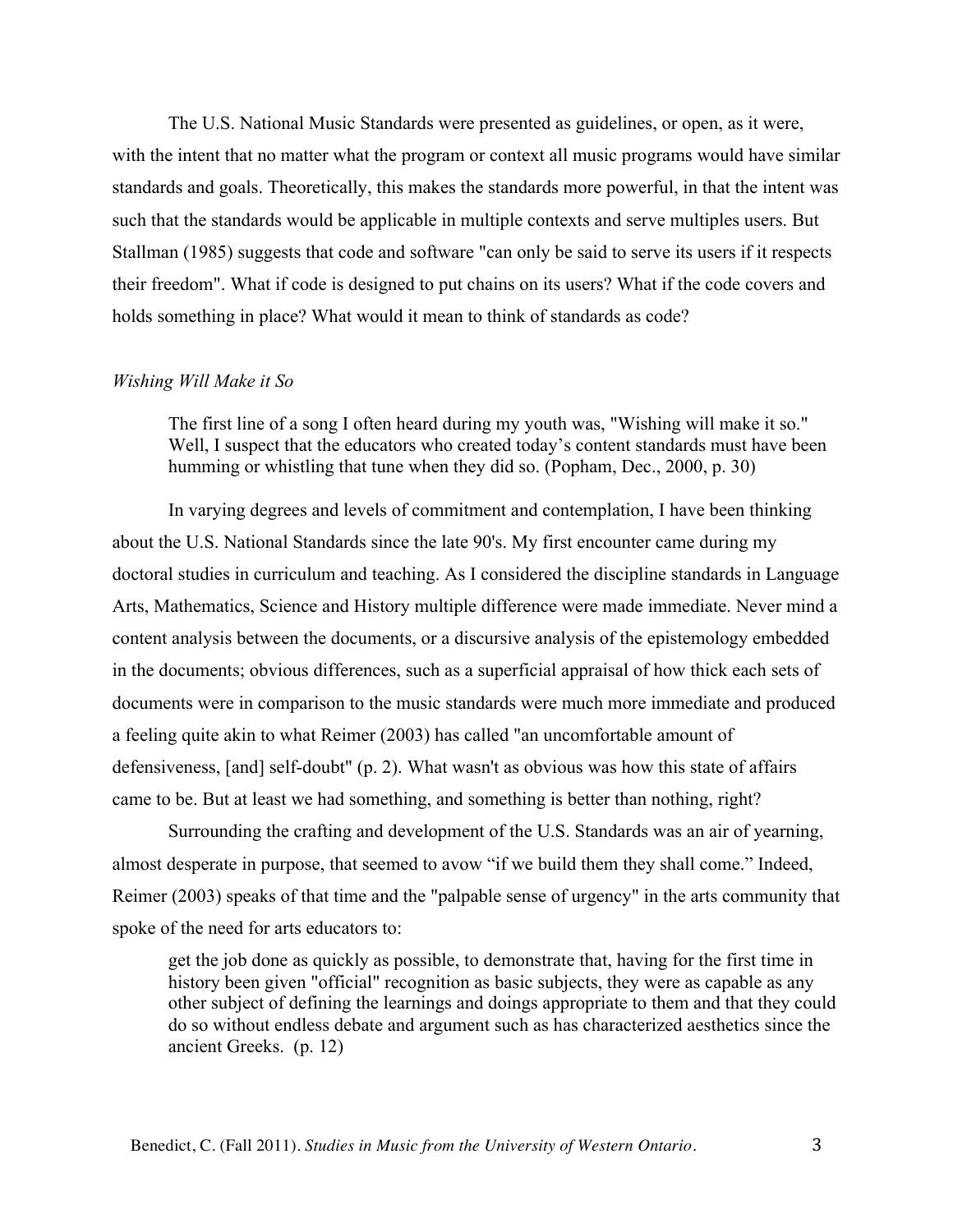The intent was clear, the authority ratified. Writing these standards could make something come true; writing the standards could make it so.

# *Written Performatives*

I should not dabble with moral theology, but I really believe that one way to get a person to live the good life instructionally is to make it very easy for him. (Popham, 1971, p. 80)

In this paper, I embrace the hacker ethic and take on the "intellectual challenge of creatively overcoming or circumventing limitations" (Raymond, #7, 1997), so that I may examine the goals and purposes of the U.S. National Standards and perhaps by extension the development of other music standards in place throughout our world. Metcalfe and Waugh (2007) point out that "generally the more closed any aspect of a system is, the greater the extent to which responsibility for that aspect falls upon a single entity, and thus is introduced as a single point of control" (p. 7). And while Foucault (1980, p. 97) reminds us that we should not attempt to identify power in a specific origin, but rather recognize those ways it functions throughout a "field of application" and diffused by methods of subjugation, Butler (1997) points out what often seems to be a need for a return of specified power that is reflected in the use of language:

The difficulty of describing power as a sovereign formation, however, in no way precludes fantasizing or figuring power in precisely that way; to the contrary, the historical loss of the sovereign organization of power appears to occasion the fantasy of its return—a return, I want to argue, that takes place in language, in the figure of the performative . . . . a wish to return to a simpler and more reassuring map of power, one in which the assumption of sovereignty remains secure. (p. 78)

For many, the term performativity is linked to gender and identity construction, for others the term speaks to a critical pedagogy of embodied practices. For many of us the word performative and performative acts comes to us through the work of Judith Butler. It is a word that has only recently entered our collective lexicon and as such exists in our field on a broad continuum of understanding. In this paper I use Butler, Foucault and others to both examine the single point of control and sovereignty of governing organizations such as Music Educators National Conference (MENC) and to situate the U.S. National Music Standards as written performatives; speech acts that essentially describe and enact particular sets of responses. In my continual endeavor to make sense of this profession I think through and extend those ways in which performativity has normally been considered and suggest that the standards not only function as speech acts, but as an icon whose continual referencing creates on-going acts that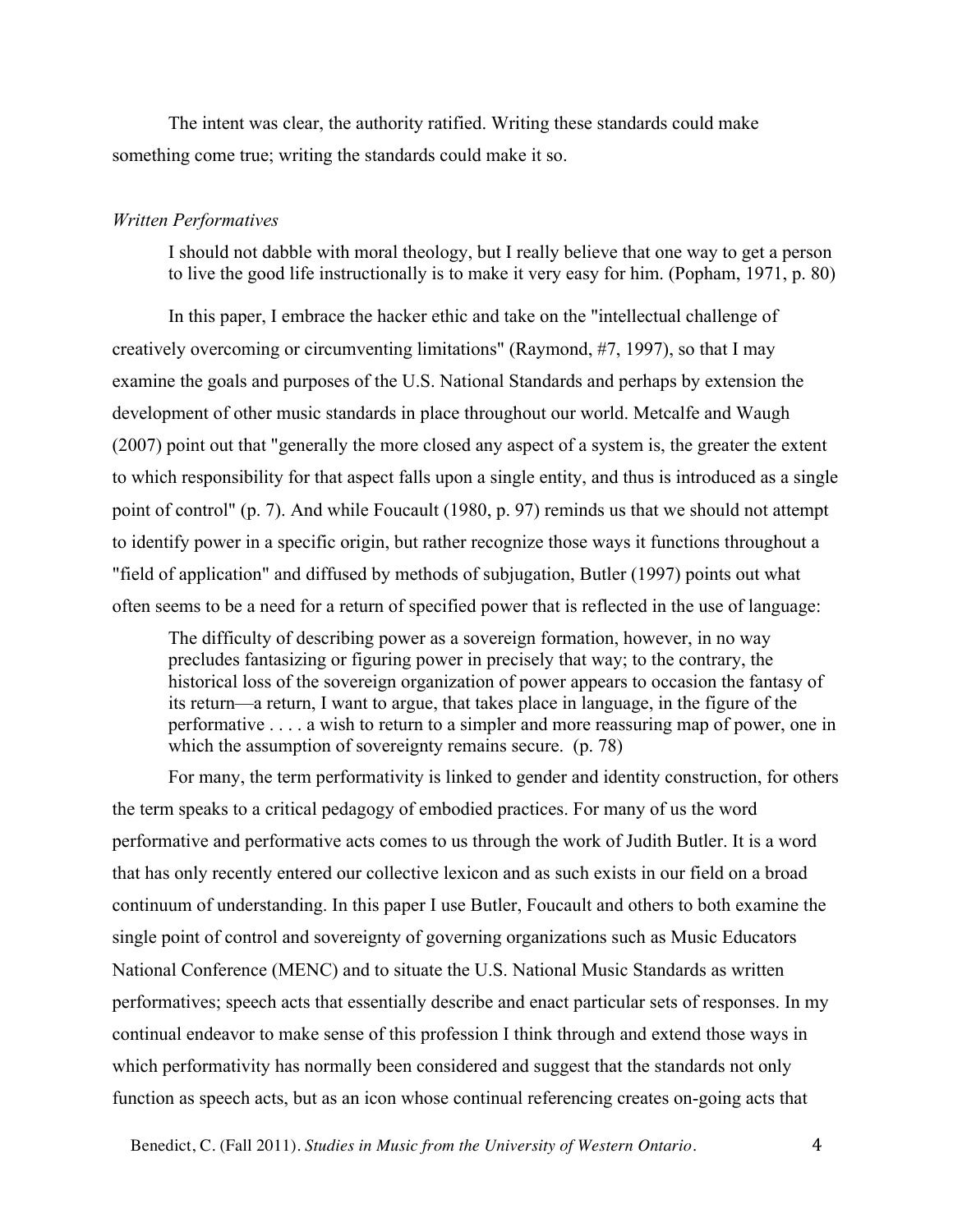"constitute a process in which describing and enacting what is described coalesce" (Mackenzie, 2005, p. 73). In other words, the standards at once function recursively and "signify, facilitate and ironically reproduce" (Kaplan, 2003, p. 479) what music education is. The standards are the synecdochal 'image' of music education.

At the off set, two things seem necessary. One is to put aside for the moment describing in detail what a speech act entails and to consider first the possibility of written performatives as speech acts. One place to begin is with the work of those in the field of electronic business and commerce who have established the necessity of realizing written speech acts as performatives. Lee (2005) explicates those ways written communications must become performative documents in order for electronic commerce to be viable. This is a process made possible by structured procedures that "enacts the formation and discharge of commitments" that in effect transforms the "contractual, legal, ownership relationship among parties" (Lee, 2005, p. 177). In the case of ecommerce, authorship becomes dependent on a series of actions that designates in the moment and future, authorship and a "signatory group" (p. 180). Time, in ecommerce, is thus not in the very moment of the utterance, but that of future engagements.

The second, is to extend the notion of written speech acts beyond perhaps the obviousness of ecommerce. Lee and LiPuma (2002), grapple with the concept of extending the notion of performativity so that they might think through a "cultural account of economic processes" (p. 192). They are primarily interested in 'capital' and the processes of circulation and exchange. They state the problem as such:

The analytical problem is how to extend what has been a speech act–based notion of performativity to other discursively mediated practices, including ritual, economic practices, and even reading. What is interesting about performatives is that they go beyond reference and description—indeed, they seem to create the very speech act they refer to. More important for our purposes in this essay, they allow for language to "objectify" its own praxis. Produced by their self-reflexive objectification, performative acts can thus be seen to be a presupposition for the very cultures of circulation of which they are a constitutive part. (Lee & LiPuma, 2002, p. 193).

Mackenize (2005) speaks of an operating system (Linux) as a culture-object. In extending the notion of performativity to an operating system he points out that, "computer code, an exemplar of formal clarity and univocity, seems to be an unlikely candidate for performative analysis." (p. 76). As I shall attempt to point out, this particular set of standards were written to be univocal and as such seems also an 'unlikely candidate for performative analysis'. These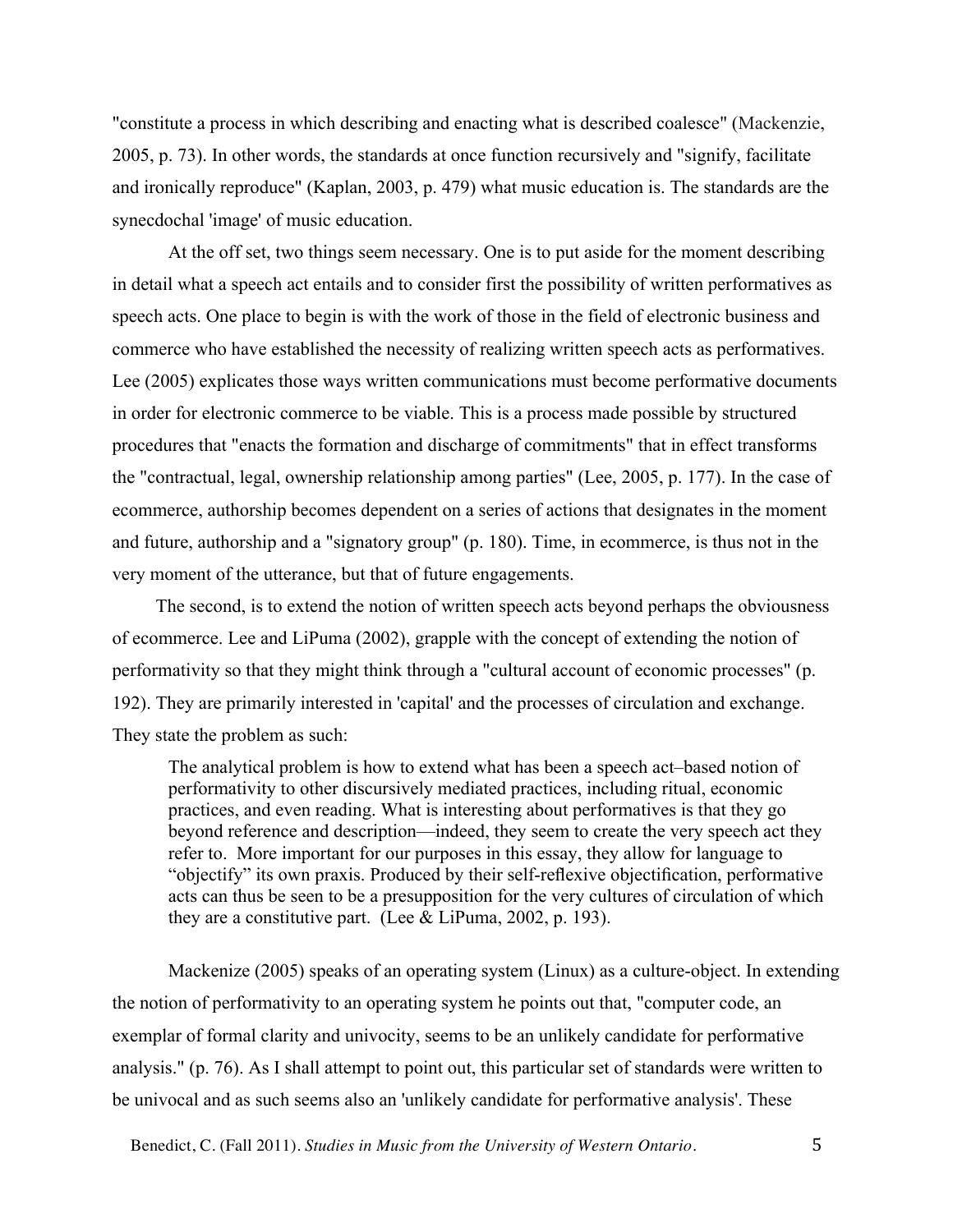standards have no meaning on their own; they exist with us and as us, they are not separate from; they "circulate between us", and presuppose what music education has been, repeating particular acts that have been repeated through time. It is this circulation and repetition that is of particular importance to us, because as Butler (1997) points out, "It is not simply that the speech act takes place *within* a practice, but that the act is itself a ritualized practice" (p. 51). Consequently, considering the standards as a candidate for 'performative analysis' seems a very likely and necessary place to begin, as repeated acts and ritualized practices epitomize music educational practices.

In the following section I look more closely at the 'history' of the U.S. standards and situate the intent and authority necessary for utterances to be performatives.

#### *From Behavioral Objectives to Performatives*

Among memorabilia of my love affair with behavioral objectives are the bumper stickers I had prepared, saying, "HELP STAMP OUT NON-BEHAVIORAL OBJECTIVES!" I gave these to my students and they put them on their cars (if they wanted an A). (Popham, May 1971, p. 78)

Then a small voice called out from the crowd, "But the emperor's not wearing standards at all; he's wearing old objectives! (Popham, Sept 1997, p. 21)

The National Music Standards evolved out of a series of documents that eventually spawned, *Goals 2000: Educate America Act* (1994). *Goals 2000*, incorporating the language from a previous document produced by the 1991 National Education Goals Panel (NEGP), called for "concrete examples and explicit definitions of what students have to *know and be able to do* to demonstrate that such students are proficient in the skills and knowledge framed by content standards" (italics added) (*Goals 2000*, p. 4). This particular call for 'world class' standards came about through the perennial concern that the U.S. was lagging behind other countries. Of particular attention was the need to move the educative system away from a "basic skills orientation and toward an "ability to reason, solve problems, apply knowledge" (Wixson, Dutro, & Althan, 2003). Even though the arts were not originally included in the government call for standards the general feeling of The National Association for Music Education (MENC), and those involved with larger art concerns, was that this was not an option. Indeed it was felt that it would have been an "untenable position . . . if there were standards in the other basic disciplines, but no standards in music" (Lehman, 1995, p. 6). Thus, by the authority invested in them by a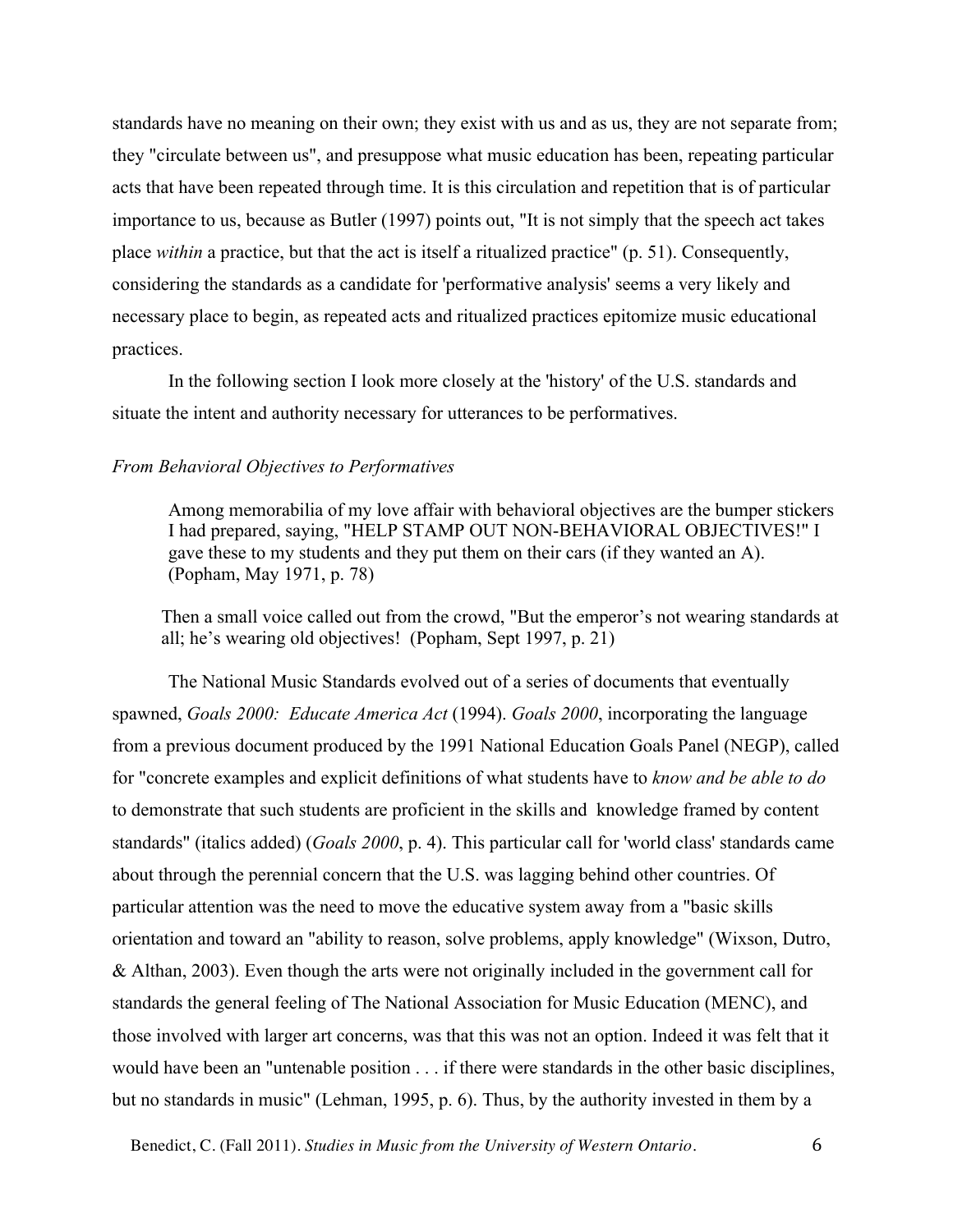grant administered by MENC, the standards were developed by the Consortium of National Arts Education Associations.

Robert Mager, who may very well be the father of the behavioral objective, wrote that "An objective is a description of a performance you want learners to be able to exhibit before you consider them competent. An objective describes an intended result of instruction, rather than the process of instruction itself" (1975, p. 5). If interpreted literally, 'know and be able to do' essentially designates behavioral objectives. Elsewhere I have suggested that the music standards were the only standards among the general education standards documents in the U.S. to employ the phrase *know and be able to do* almost to the letter in interpretation and application. Our standards, written as instructional objectives were intended to "convey to others a picture of what a successful learner will be like that is *identical to the picture the objective-writer had in mind*. [italics in text] (p. 19). The process may not be articulated, but our standards are both what we will do as teachers and what is intended the students will do.

# *Development and Consensus*

The following are the content standards taken from the MENC website:

- 1. Singing, alone and with others, a varied repertoire of music.
- 2. Performing on instruments, alone and with others, a varied repertoire of music.
- 3. Improvising melodies, variations, and accompaniments.
- 4. Composing and arranging music within specified guidelines.
- 5. Reading and notating music.
- 6. Listening to, analyzing, and describing music.
- 7. Evaluating music and music performances.

8. Understanding relationships between music, the other arts, and disciplines outside the arts.

9. Understanding music in relation to history and culture.

If one were to restate these with 'student' preceding each standard, we are left with: "Students sing alone, students perform, students improvise, etc." We might also insert the phrase 'teachers teach' before each standard, as in: "Teachers teach singing, teachers teach performing, etc." On one hand, learning objectives are said to be first and foremost about curriculum and not about instruction. Yet, not only do these statements make it clear as to what is intended, and a description of what the learner will be doing when demonstrating mastery of the objective, it is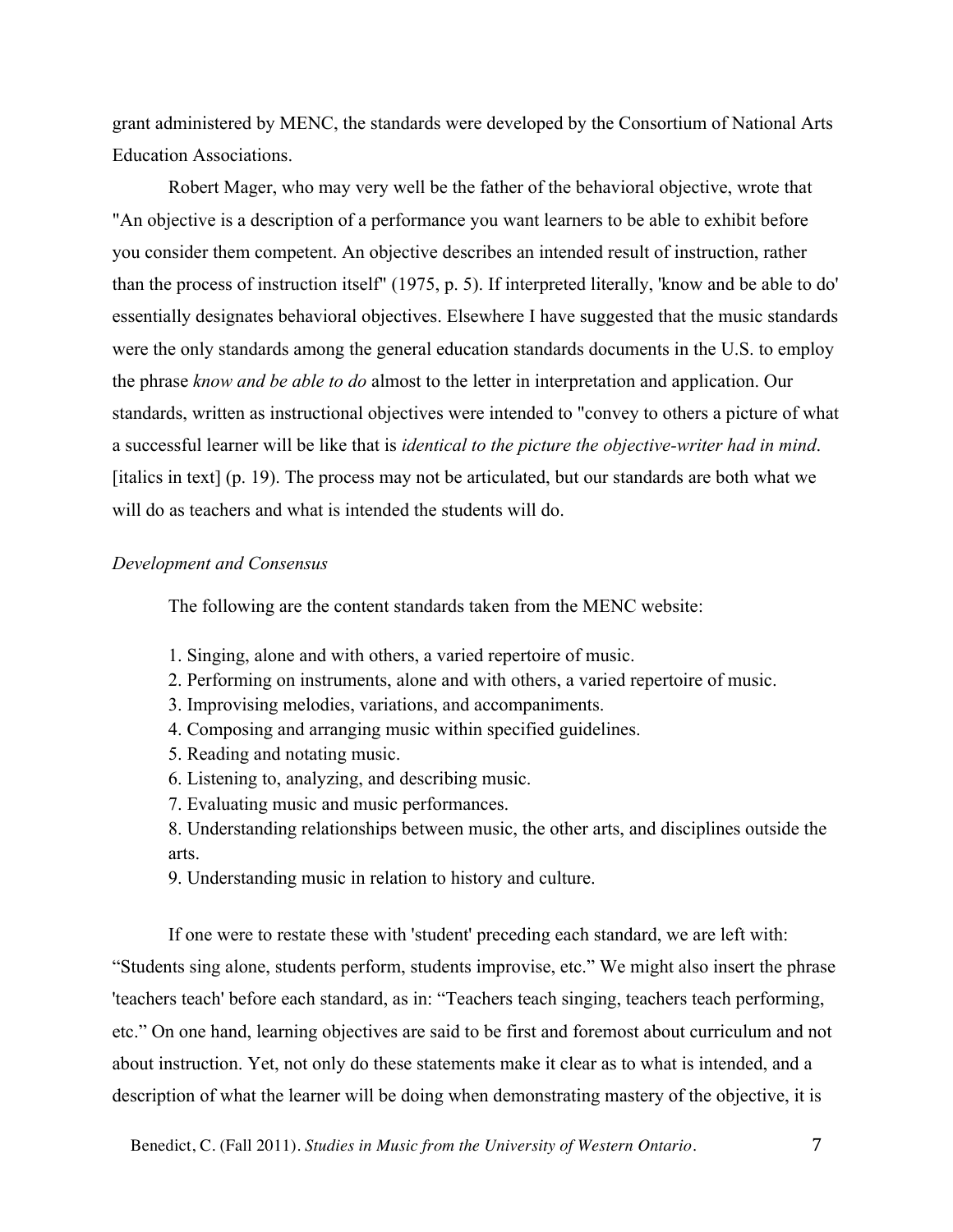also clear what is expected of the teacher. Theoretically, each teacher may 'teach to' these standards in multiple ways, but in essence these statements remove the teacher from the pedagogical process.

Mager (1984) places objectives into two categories, overt and covert. Covert objectives refer to performances that cannot be observed, such as mental or cognitive tasks. Overt behaviors, on the other hand, are those performances that can be directly observed. Treated as behavioral/learning objectives the standards provide "precise steps, teacher accountability, and evidence to the fact that learning music is measurable and, as a result, a necessary basic" (**Kassell**) Benedict, 2004, p. 3). The presentation of our standards, and the way they were written—so radically stark and bereft of the philosophical and theoretical grounding of the other disciplines—was our attempt to substantiate our status as 'basic', provide much desired curricular legitimacy, and whether articulated or not, constitute who we are. In essence, by their very articulation, they were statements that could effect change.

The wide scale acceptance of these standards are such that as of this date 21 states have based their state standards directly on the national standards, and 29 states have used the national standards to frame the skills and knowledge articulated in the national standards (MENC, October 2007). There are multiple texts devoted to the music standards and workshops, sessions and college curriculum dedicate to 'teaching to' the standards can be found with relative ease. While the standards are voluntary the ethos of the music education community, informed by what is essentially the only institutional policy voice in the profession—MENC—is such that while everyone may not be teaching 'to' national or state standards, chances are, that at very least, teachers know of them and the expectation they should be 'teaching to' them.

Integral to the standards writing process was the call for consensus in the music education community. In print and in conferences the message to music educators was that by breaking into "factions, we diminish our impact on decision makers and on our students" (Hinckley, Jan. 1999, p.7). A united group message was seen as necessary, consequently little to no disciplinarily dialogue addressed what might be problematic behind such a message. Indeed, as Gould (2008) points out, constructs and forms of instruction such as "consensus, community, and agency" are rarely troubled and accepted with "little or no consideration of ways in which consensus depends on coercion" (p. 30). Even as recently as 2007, a task force, comprised of the remaining original authors of the national standards, convened to revisit the 1994 standards and reported to the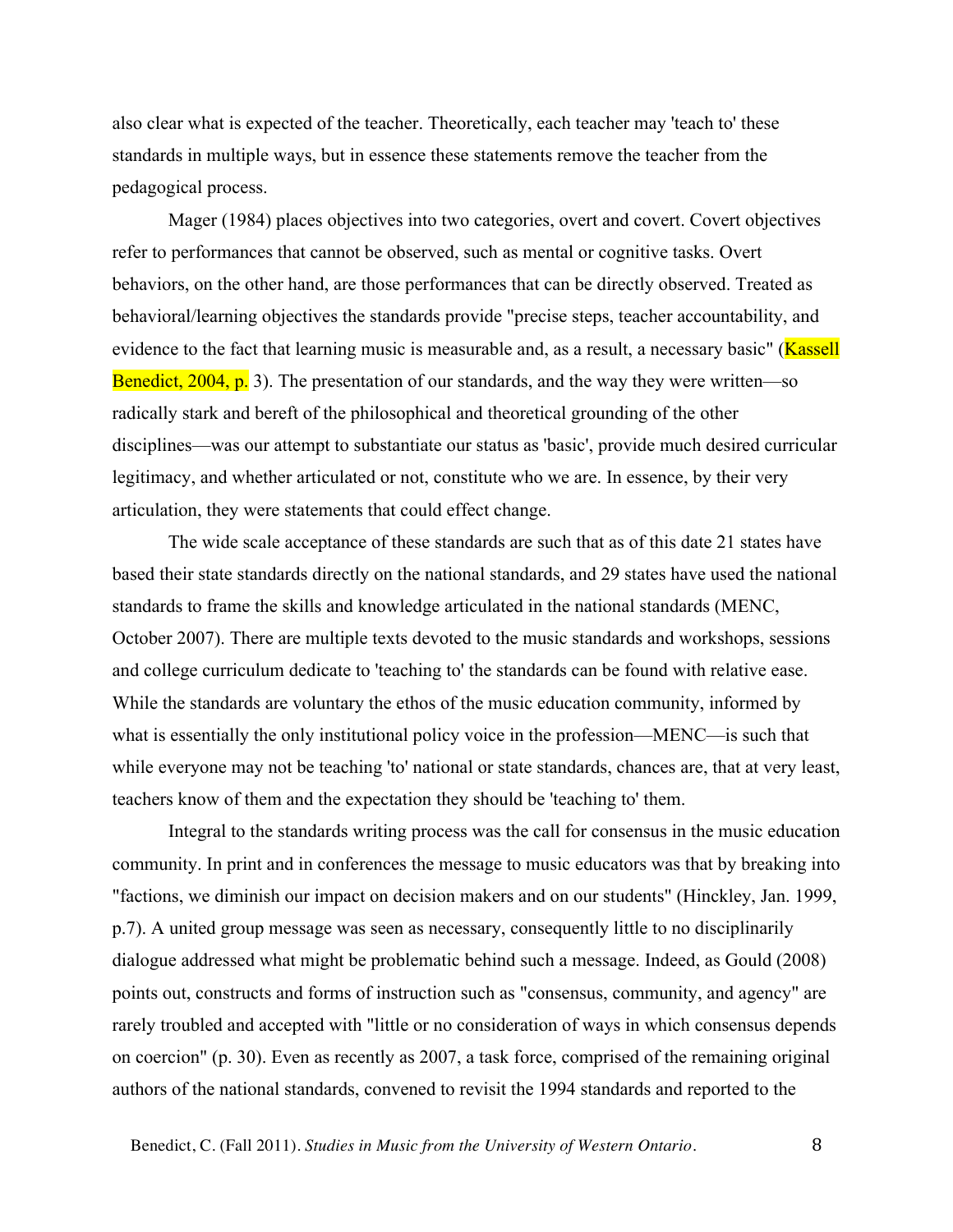MENC National Executive board that "The National Standards were developed by a process of unprecedented breadth and depth that sought to produce a national consensus of artists, educators, the public, and other stakeholders in education" (MENC, 2007, p. 1).

The same 1991 NEGP document that called for world class standards also recognized that beyond establishing consensus around what knowing and being able to do would entail, the challenge of "achieve[ing] consensus on the fundamental nature, purposes, and processes associated with standards and standard setting" (Wixson, et al., 2003, p. 72) would be even more pressing. What is of note for music education is that while consensus building may have been challenging in other fields—indeed the original draft of the national history standards were essentially voted down in the U.S. Senate by a 99-1 vote—consensus building rarely waivered from discussions of theory and skill development. Discussions of the fundamental nature, purposes, and processes of consensus building played very little role.

The development process of these standards, and what it means to know and do in music, did not simply begin with educational reform that was "generated in the 1980s . . . with the publication of *A Nation at Risk* in 1983" (MENC, October 2007). Versions of the standards have been ritualized through time since at least 1892, when the Music Teachers National Association Department of School Music passed what seems to have been the first resolution framed by a professional school-music body regarding the aims of school music:

- 1st--sight singing . . . should be taught, in the primary grades and made the basis of all work in music;
- 2nd--good quality of tone should be taught in all exercises and songs;
- 3rd--correct intonation and blended voices in part singing should be developed;
- 4th--musical taste cultivated by the use of the best music in all grades;
- 5th--that emotional or expressive singing should be secured. (In Birge, 1928, pp. 234- 235)

In 1974, The National Council of State Supervisors of Music published *The School Music Program: Description and Standards* (with a second edition published in 1986) that described quality music program standards. In the second edition it was stated that, "The identification of standards and achievement levels demonstrated that the music education profession considered its work to be consequential, that it could measure music learning, and that it was committed to remaining relevant to American society" (Mark, 1995, p. 38). 'Standards' of theory and skill development that can be measured have been repeated through time. Indeed, as of the near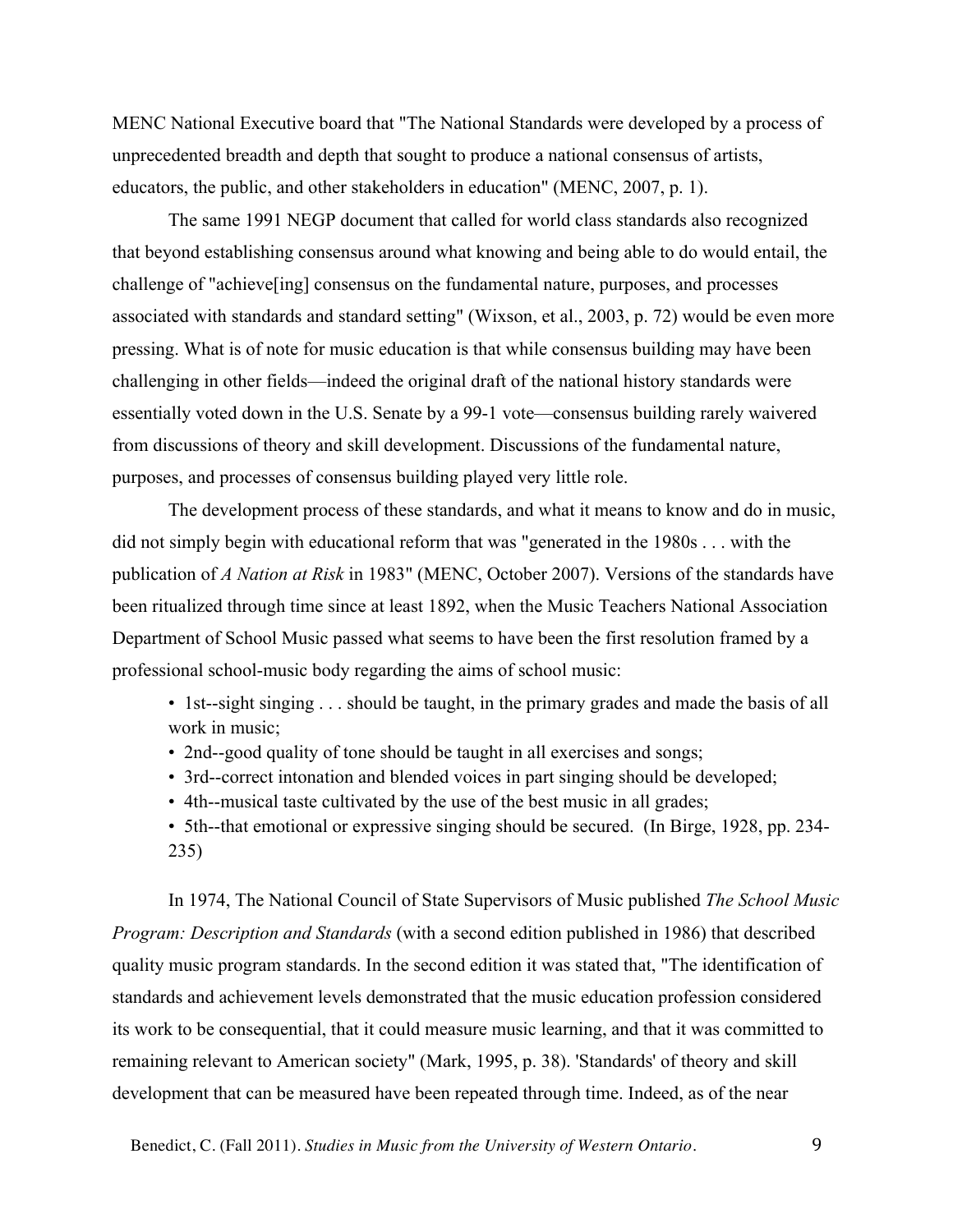future, they will continue to be with us as the same 2007 task force that was convened to revisit the 1994 standards found that the nine original content standards "still represent a valid and desirable vision for American music education today, and we recommend that no changes be made at this time" (MENC, October 2007). If as Butler (1997) has suggested that performatives "succeed', and she sees this as "provisional",

it is not because an intention successfully governs the action of speech, but only because that action echoes prior actions, and accumulates the force of authority through the repetition or citation of a prior and authoritative set of practices. (p. 51).

Clearly, prior actions and repetition of actions have written the history of formal music practices in public institutions. In the following section I look more closely at the issue of performatives and the recursive processes that underlie the standards as performatives and subsequently the recursive nature of what it is to make, do, teach, and learn music.

# *Speech Acts And Performatives*

**March Hare**: Then you should say what you mean.

**Alice**: I do; at least - at least I mean what I say - that's the same thing, you know. **Hatter**: Not the same thing a bit! Why, you might just as well say that, 'I see what I eat' is the same as 'I eat what I see'!

**March Hare**: You might just as well say, that 'I like what I get' is the same thing as 'I get what I like'!

**Dormouse**: You might just as well say, that 'I breathe when I sleep' is the same thing as 'I sleep when I breathe'! (Lewis Carroll)

(After which the Dormouse immediately falls into a deep sleep.)

It is Austin (1962) to whom we first turn as we contemplate the idea that 'saying can make things so'. In a series of lectures given at Oxford University between 1952-1954, Austin demonstrated that rather than just describing, reporting or stating true or false facts, sentences, uttered by persons with particular authority and under particular conditions, could be, or be part of, "the doing of an action" (p. 5). He refers to these statements, that effect change, as performatives and further distinguishes between illocutionary and perlocutionary performatives. Illocutionary performatives function directly through articulation; as in the wedding vow response, 'I do'. Embedded in the words is the legal enactment of marriage: 'Will you take this women', invites obedience (and even perhaps fulfillment) in the response, 'I do'.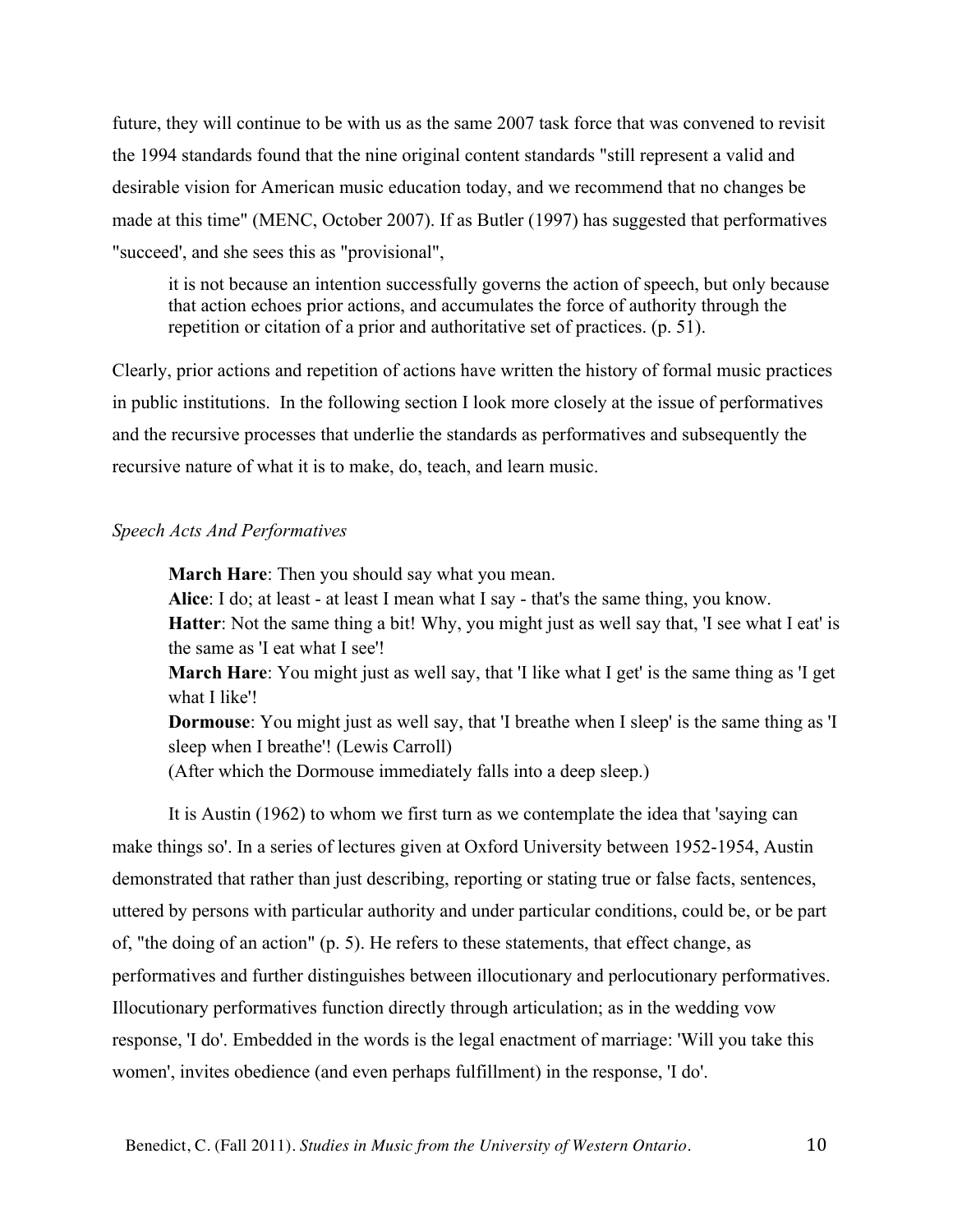However, it isn't simply the response 'I do' that performs the act as something more than symbolic, it is also the authority and power of the institution that confirms and sanctions the act. There would be no marriage embedded in those words if they weren't sanctioned and ratified by the appropriate institutional power. Indeed, this utterance would cease to exist as a speech act and *only* functions as one because it is ratified and sanctioned by an institutional power. Recanati (1987) states it this way:

By virtue of a certain convention, performing such and such physical action amounts to performing an institutional act. The institution determines what has to be done, who can do it, and in what circumstance. (p. 76)

In the case of the written standards, 'students sing' (for instance), is taken out of the context of non-institutionalized musicing and becomes an institutional act determined by governing policies. And because the intent of the standards is to dictate what students should know and be able to do, and not how they should learn, the connection between pedagogy and curriculum is essentially eradicating, and the shortest path to 'students sing', is set up to be obeyed. The illocutionary utterance 'takes effect' if subsequent acts are of order. The intended subsequent act, in this case, is that an education in music becomes immediate and measurable; basic–something fundamental and necessary. And perhaps 'explicitly defined objectives' had been considered 'basic' previous to the Nation at Risk mandate, but as was pointed out, definitions of what was expected in the general disciplines (Mathematics, Language Arts, Science and History) had shifted.

Perlocutionary performatives, on the other hand, produce their effects as indirect consequences; they may be the realization of the utterance, to obey, for example; or they may produce another perlocutionary 'sequel' (Austin, 1962, p. 118). For instance, I can warn you of something which in turn will alert, or alarm you, which in turn may produce another event. In this instance, rather than the 'I do' moment, one would say, 'By my utterance, I got them to do that'. These sequels don't necessarily have to be through spoken or written utterances. Indeed, perlocutionary acts may involve acts of blackmail, extortion, guilt, even desire.

Searle (1971) departs from Austin and differentiates between two 'sorts' of expressions. He refers to rules that inform or instruct behaviors in pre-existing circumstances, as regulative rules. For instance: 'When attending academic conferences, appropriate dress may be required'. The rule exists separately of the conference and does not constitute the conference itself and

Benedict, C. (Fall 2011). *Studies in Music from the University of Western Ontario.* 11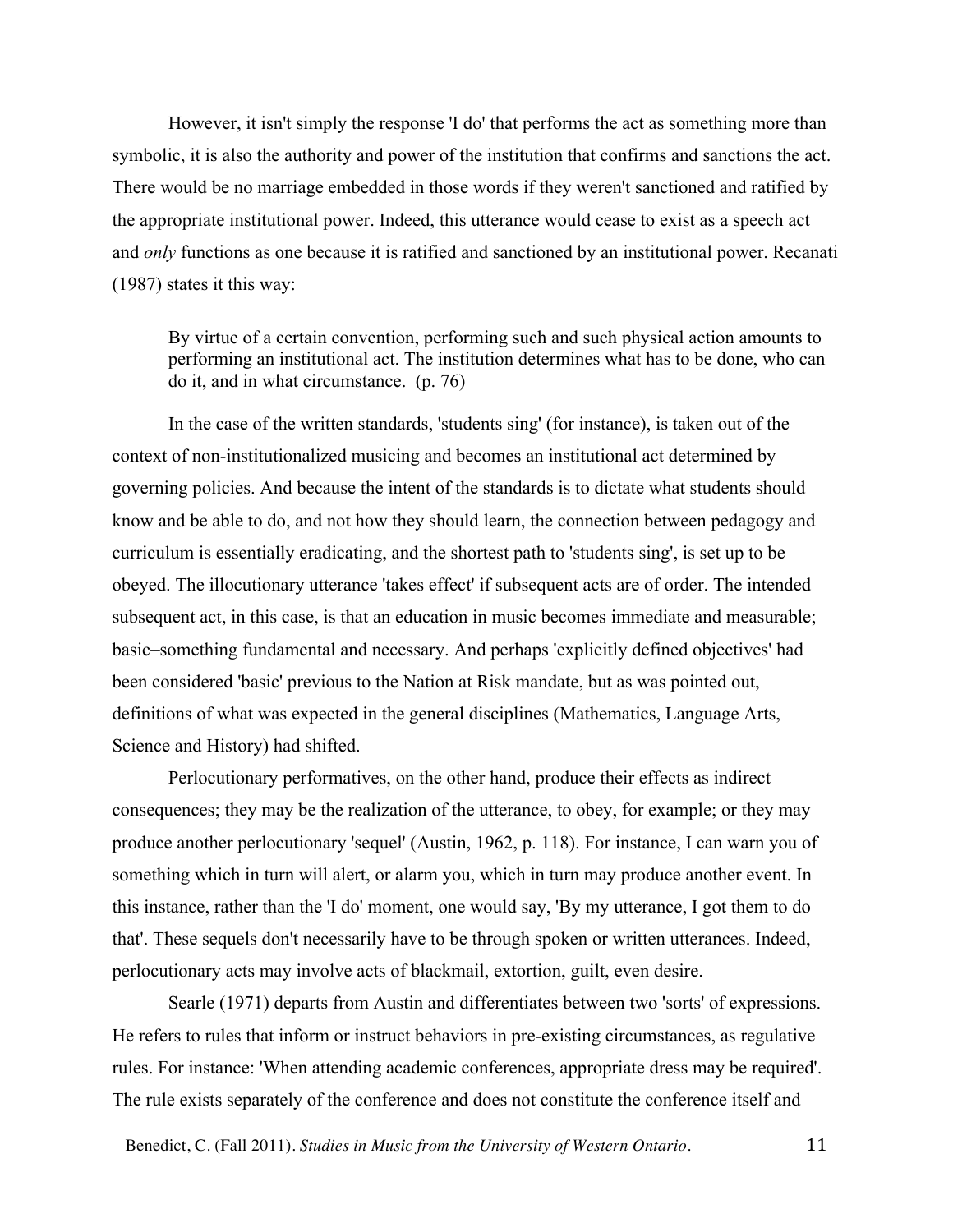indeed, hardly seems a rule at all. On the other hand, there exist rules that define and create behavior. Searle refers to these as constitutive rules: rules that "constitute (and also regulate) an activity the existence of which is logically dependent on the rules" (p. 41). For instance, rules that make possible the activity itself, such as the rules of a game. Searle points out that " The act of playing football is constituted by acting in accordance with [the] rules [of football] (p. 41). The rules of football define the game of football. Without the rules there is no football.

Of course, there would be singing without the jurisdiction of policy statements. Yet, two things are of concern. One, the intent of these standards is clear: in order to be officially recognized as a 'basic subject', the dictates of the written statements themselves, while voluntary, have the force of an order and the certainty (born of decades of reproducing individuals who desire leadership), that the order will be heard. And two, the institutionalization and the governing patriarchal authority removes processes from hands of teachers and reproduces ritualistic behaviors that continually self-reference the standards and policy statements.

What conditions make it possible the performative of consensus, the illocutionary utterance and the intended perlocutionary effects? How is it that saying it can make it so?

## *Desire and Existence*

Can saying it make it so? (Austin, 1962, p. 7)

Throughout Judith Butler's work we are reminded that our identity is not something with which we are born but rather something that is continually constituted through the repetition of acts. I have suggested that the standards, written as speech acts, function also as an iconic representation of music education and indeed music. In the case of ecommerce, authorship (or the naming of authority), and the conferring of legality, is dependent on a series of actions that designates both *in* the moment *and* the future. Performativity, then, for ecommerce, is constituted not in the very moment of the utterance, but in those of future engagements as well. Butler engages with this same issue of time, but suggests that in order for the standards (in this case) to work as performatives, they do so, only as they have been repeated in time, in the form of ritual.

The illocutionary speech act performs its deed at the moment of the utterance, and yet to the extent that the moment is ritualized, it is never merely a single moment. The "moment" in ritual is a condensed historicity: it exceeds itself in past and future directions, an effect of prior and future invocations that constitute and escape the instance of utterance. (Butler, 1997, p. 3)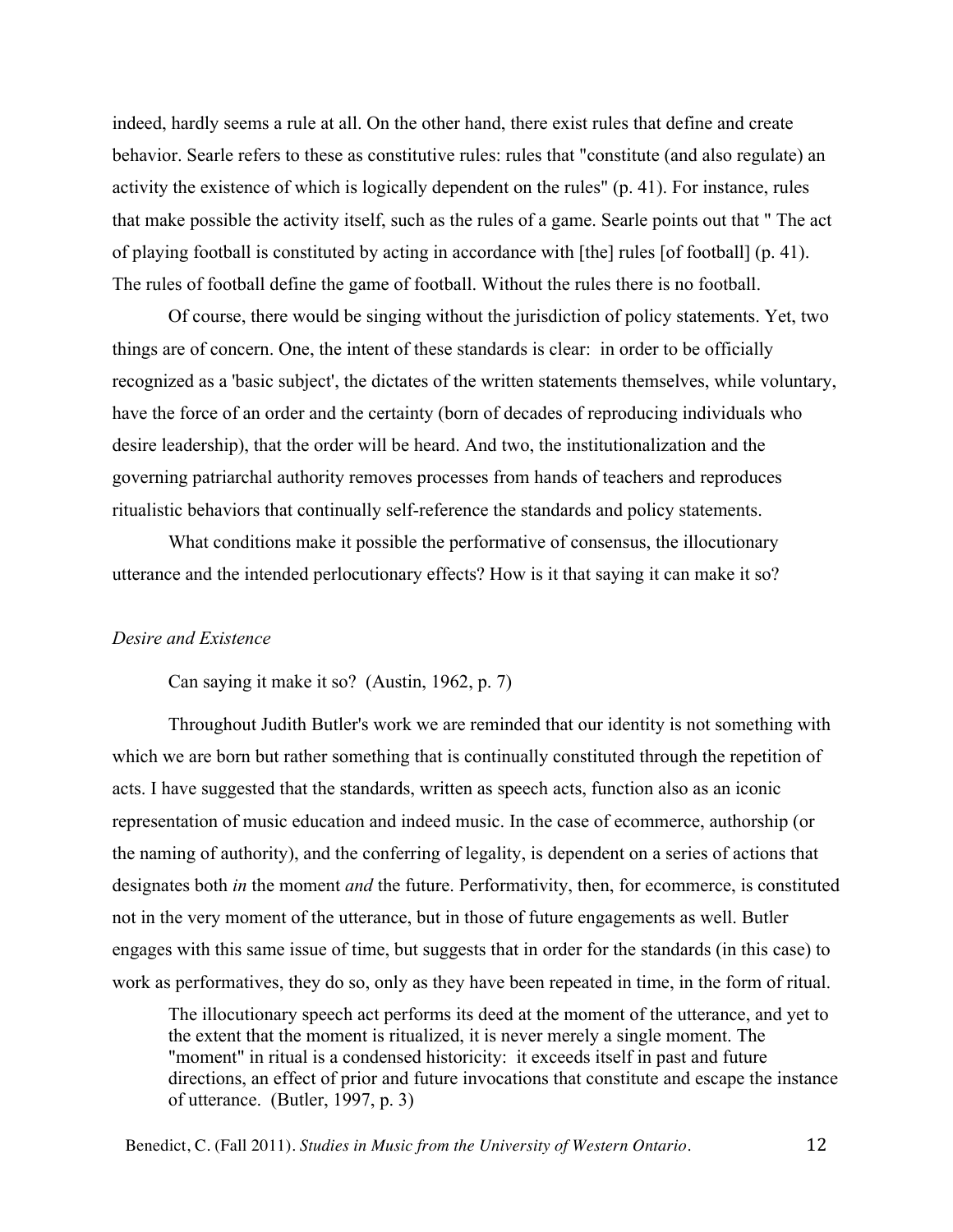As was pointed out earlier there was no origin point for the national standards, there was simply the continual codification of what had always been done once musicing moved into institutionalized practices (including that of church singing). Butler examines the continual and recursive construction of identity and speaks of the paradox between being "fixed" by a name and the possibilities that exist in the name one has been called. While Butler is speaking of injurious language and the ways in which one can be "derogated and demeaned" (p. 2), I would like to suggest that our desire to be named a "basic" covers (hides) how demeaning and derogatory this naming is. Perhaps the standards served to find us a place at the educative table, but as Butler points out, "such a place may actually be no place" (p. 4).

Gould (2007) addresses the issue of desire and desiring in music education and reminds us that is more often than not framed as lack. Citing Grosz who speaks of lack in terms "similar to those attributed to the feminine: 'insatiable, boundless, relentless, a gaping hole" (p. 4), Gould reminds us that this framing of lack also "corresponds neatly to capitalism, particularly related to property rights of ownership and acquisition" (p. 4). The patriarchal jurisprudence of MENC, and other governing agencies with multiple policy statements, may be demeaning on one hand, but does in effect call us into a social existence that had not been before; through the performative we are "initiated into a temporal life of language that exceeds the prior purposes that animate that call" (Butler, 1997, p. 2).

But I propose that being labeled a 'basic' is being called a name in the derogative sense. Recall that the U.S. music standards, written as behavioral objective/speech acts, were constructed unlike those of any of the other standards. 'Basic', in the standards documents of the general studies, had shifted to something very much not 'basic' but complex and multiple. As was stated earlier in the paper, the 1991 National Education Goals Panel (NEGP) call for 'know and be able to do', suggested that it would be the "ability to reason, solve problems, [and] apply knowledge" that would move us into world class standards; a mandate the other 'basic subject' disciplines embraced. With a solid grounding in philosophy, theory and research, the general education standards articulated the need to address issues of curriculum as always already inextricably intertwined with pedagogy.

We may have been included at the 'standards table' and named as 'basic' by others, but the world is always shifting and rules and practices are always changing, even those of consensual social practices. As Butler suggested, we came to exist "not only by virtue of being recognized,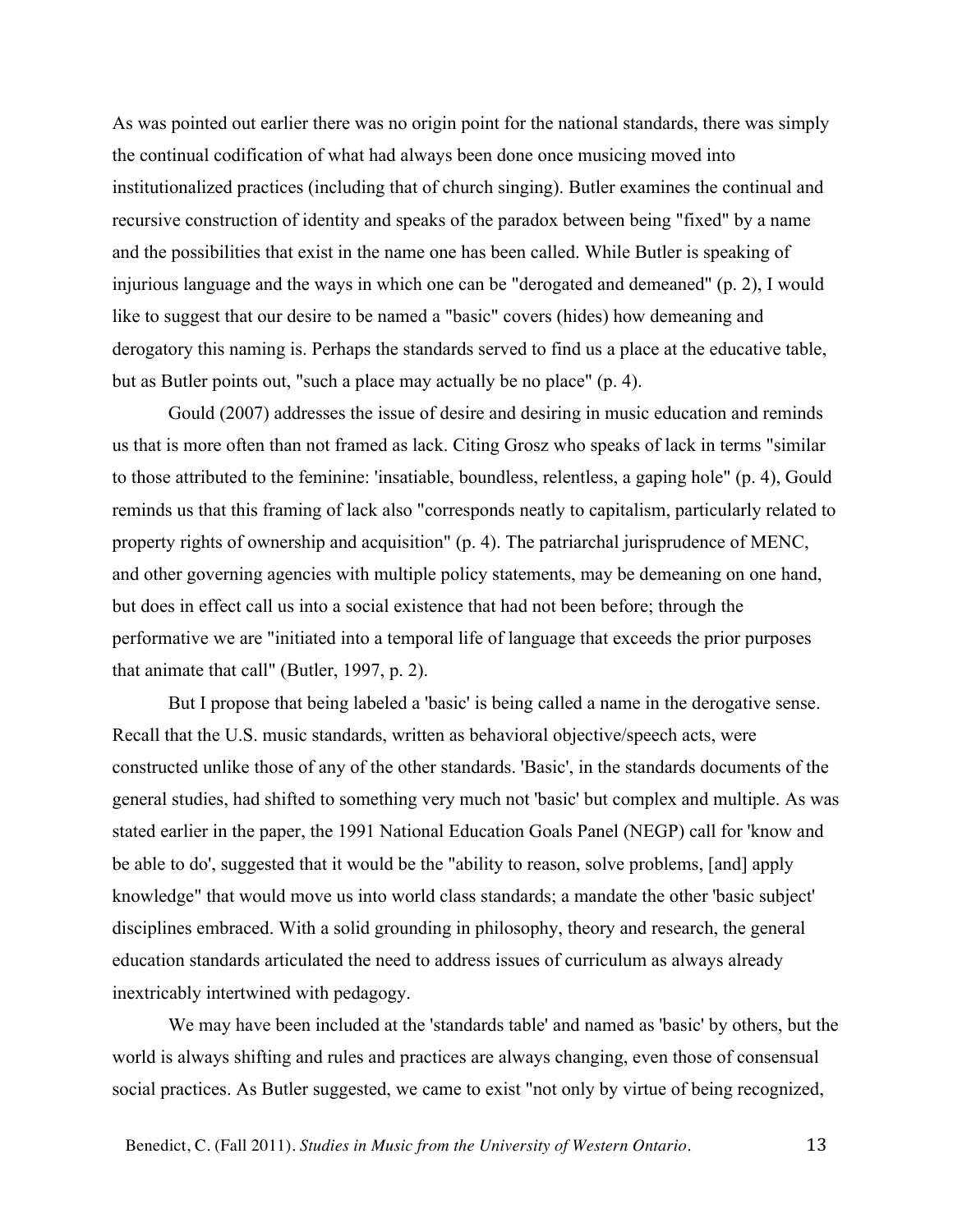but, in a prior sense, by being recognizable" (Butler, 1997, p. 5). We were recognizable as 'basic' because they had all just comes from there and left us in their proverbial educative dust.

### *Lingering thoughts*

The Matrix is a system, Neo. That system is our enemy. But when you're inside, you look around, what do you see? Businessmen, teachers, lawyers, carpenters. (Morpheus)

What is the point of thinking the standards as performatives? For me, the issue began with my daughter who utters them as one voices a wish: with the hope and fervency of one who desires to have the world better and secure. "I can't wait to get home and have a donut", and "Getting a puppy will be fun". And perhaps the one that saddens me the most, and perhaps feels the most desperate, 'School is going to be great'. Many aspects of our field sadden me as well. So much of what we do feels desperate. There is a subtle kind of hegemonic genius, and of being preyed upon, embedded in the authoritative positioning that one can use language both with intent of moment–desire and longing–and force of obedience and persuasion.

The brilliance of the standards as performatives is that they cover and hold into place multiple issues. Very few principals, for instance, will suggest (out loud anyway) that students should not be engaging in the arts. General studies teachers don't think we are worthless; at least not the ones who engage in self-reflection. And if they do, it's probably based in the same feeling they have when they observe someone in their own field whose pedagogy remains disconnected to broader understandings. There may indeed be very real moments when music classes take second seating to what are perceived to be more pressing issues within schools. But this isn't deterministic: we don't have to live the life of 'second class citizens'. We have agency in speaking to our needs, of engaging in conversation and dialogue that will address all sides of the issue. The standards can be part of that dialogue but they cannot be all of the dialogue.

Stallman (1985) reminds us of the ethical stance the free software activist must take when confronted with something that can accomplish the task but that isn't 'free'. In these moments one is to respond, "Your program is very attractive, but not at the price of my freedom. So I have to do without it. Instead, I will support a project to develop a free replacement" (p. 4). The standards as performatives reduce and devalue "responsibility" and offer "convenience" (Stallman, 1985); they reproduce our need for validation from the Other. Hackers don't rely on outside sources to validate their engagements, indeed it is their code of ethics to "Mistrust

Benedict, C. (Fall 2011). *Studies in Music from the University of Western Ontario.* 14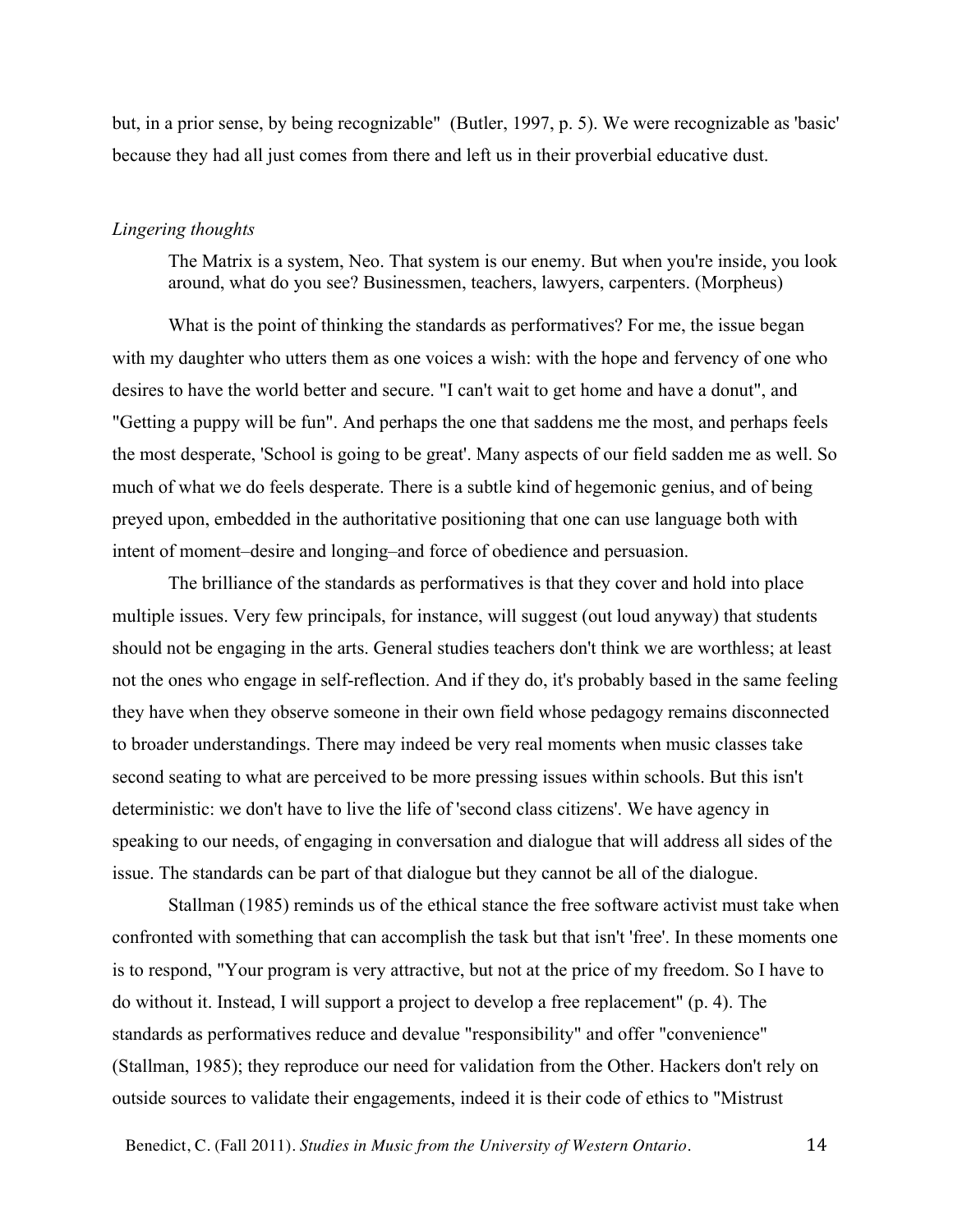Authority and Promote Decentralization" (Levy, 1984). Free doesn't mean free beer. It does, however, mean to take responsibility and consider, as Eisner (1985) points out, that writing the standards as they were written "robs them of the very qualities of mind one may be seeking to foster" (p. 117).

## **References**

- Austin, J. L. (1962). *How to do things with words* (2nd ed.). Cambridge: MA: Harvard Uniersity Press.
- Barnes, P. (1999). *Alice in Wonderland*. TV Teleplay.
- Birge, E. B. (1928). *History of public school music in the United States.* Reston, VA: Music Educators National Conference.
- Butler, J. (1997). *Excitable speech: A politics of the performative*. NY: Routledge.
- Carroll, L. (1865). *Alice's adventures in Wonderland*. NY: Macmillan.
- Eisner, E. (1985). *The educational imagination: On the design and evaluation of school programs* (2nd ed.). New York, NY: Macmillan.
- Foucault, M. (1980). *Power/Knowledge: Selected interviews and other writings*. NY: Pantheon Books.
- Goals 2000: Educate America Act of 1994, H.R. 1804, 103d Cong., 2nd sess. (1994).
- Gould, E. (2007, June). *Music education desire(ing): Language, literacy, and lieder.* Paper presented at the Philosophy of Music Education Conference, University of Western Ontario, London, Ontario, Canada.
- Gould, E. (2008). Devouring the other: Democracy in music education. *Action, Criticism, and Theory for Music Education, 7*(1), 29-44.
- Hinckley, J. (Jan. 1999). Music matters. *Music Educators Journal*, *85*(4), 6-7
- Kaplan, M. (2003). Iconomics: The rhetoric of speculation. *Public Culture, 15*(3), 477-493.
- Kassell Benedict, C. (2004). *Chasing legitimacy: The national music standards viewed through a critical theorist framewokr.* Unpublished dissertation, Teachers College, Columbia University, NY.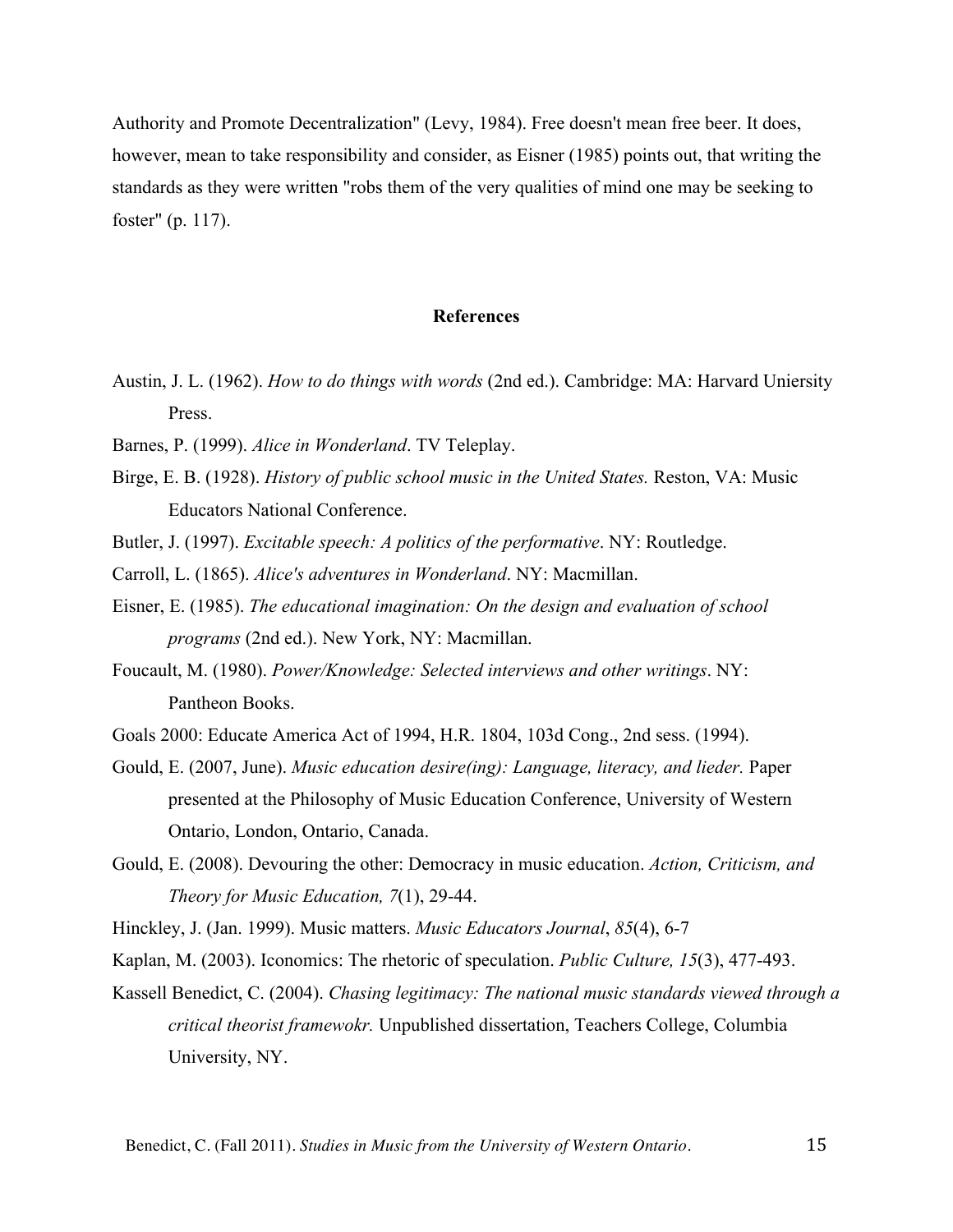- Lee, R. M. (2005). Performatives peformatives everywhere and not a drop to drink. In S. O. Kimbrough, & D.J Wu (Eds.), *Formal modeling in electronic commerce*. NY: Springer.
- Lee, B., & LiPuma, E. (2002). Cultures of circulation: The imaginations of modernity. *Public Culture, 14*(1), 191-213.
- Lehman, P. (1995, Summer). The national standards for music education: Meeting the challenges. *The Quarterly, VI*(2), 5-13.
- Levy, S. (1984, Januray 24, 1997). Hackers: Heroes of the computer revolution retrieved January 30, 2009, from http://courses.cs.vt.edu/~cs3604/lib/WorldCodes/Hackers.Code.html
- Mackenzie (2005). The performativity of code: Software and cultures of circulation. *Theory, Culture & Society, 22*(1), 71-92.
- Mager, R. (1975). *Preparing instructional objectives* (2nd ed.). Belmont, CA: Pitman Learning, Inc.
- Mager, R. (1984). *Preparing instructional objectives* (2nd ed.). Belmont, CA: David S. Lake.
- Mark, M. (1995, Summer). Music education and the national standards: An historical review. *The Quarterly, VI*(2), 34-43.
- Metcalfe, R., & Waugh, P. (2007). Evaluating aspects of openness in Software Projects v2.0. Retrieved March 27, 2009, from http://pipka.org/misc/Foundations-of openness-V2 release.pdf
- Music Educators National Conference (1974) *The school music program: Descriptions and standards*. (2nd ed.). Reston,VA: Author.
- Music Educators National Conference (2007). Report of the Menc task force on national standards: Report to the Menc National Executive Board http://www.menc.org/resources/view/october-2007-report-of-the-menc-task-force-onnational-standards
- Popham, J. (May 1971). Practical ways of improving curriculum via measurable objectives. *NASSP Bulletin, 55*(355), 76-90.
- Popham, J. (Sept., 1997). The standards movement and the emperor's new clothes. *NASSP Bulletin, 81*(590), 21-25.
- Popham, J. (Dec., 2000). Assessing mastery of wish-list content standards *NASSP Bulletin, 84*(620), 30-36.